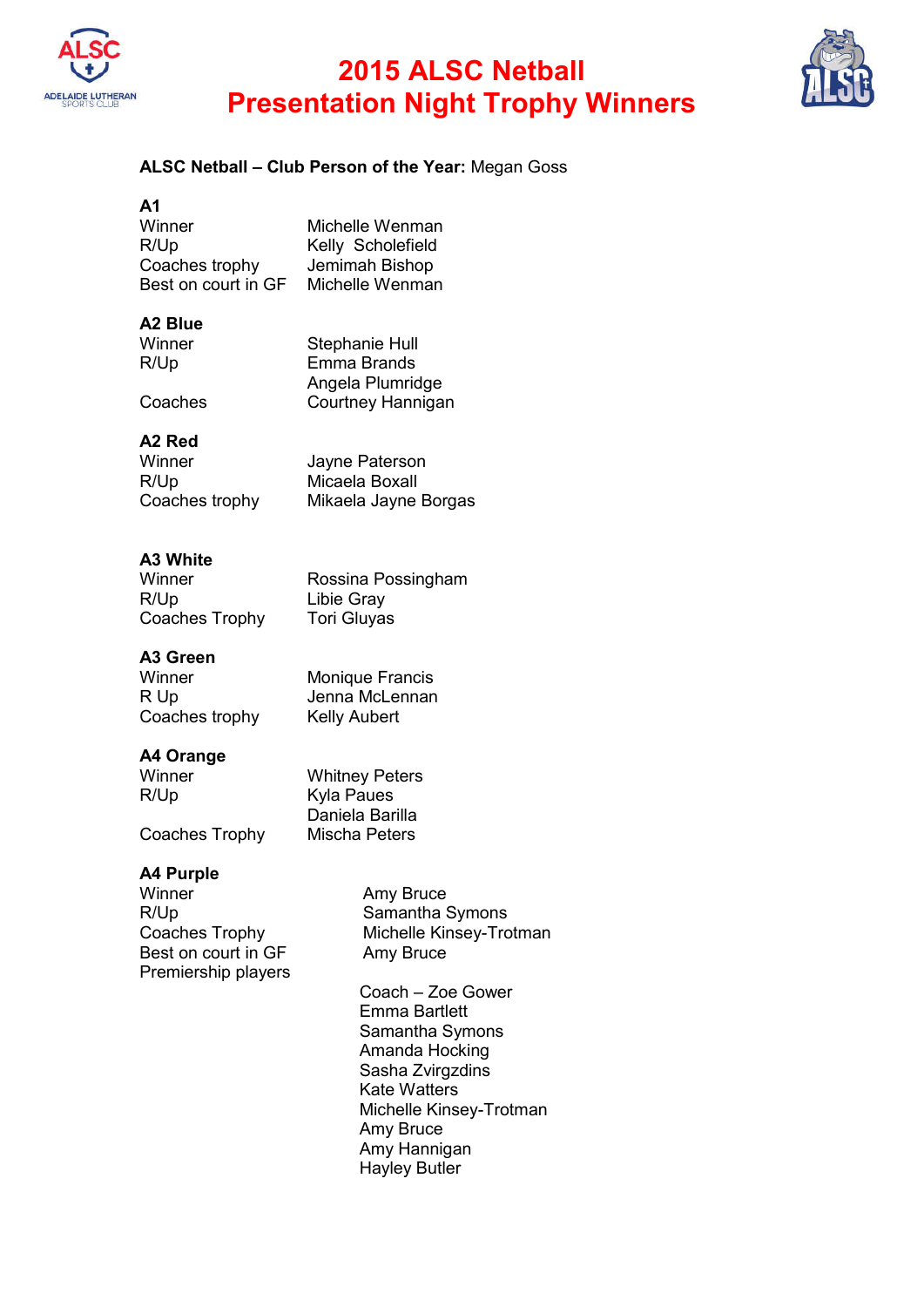

### **2015 ALSC Netball Presentation Night Trophy Winners**



# **B1 Lilac**

Coaches Trophy Best on court in GF Kylie Walter Premiership Players

Winner Breanna Stubing<br>R/Up Samantha Warno Samantha Warnock Rebecca Gerschwitz<br>Sophie McInnes

> Coach: Dan Barker Tori Cronin Kerryn Obst Kylie Walter Rebecca Gerschwitz Anna Coote Samantha Warnock Amber Nicholls Sophie McInnes Breanna Stubing Courtney Fladrich

#### **B1 Pink**

| Winner         | Leah Zanker         |
|----------------|---------------------|
| R/Up           | Kiran Groom         |
| Coaches Trophy | <b>Maddie Thiel</b> |

#### **B2 Black**

| Winner         | Emma Colbey     |
|----------------|-----------------|
| R/Up           | Kallie Lapwood  |
| Coaches Trophy | Sarah Plumridge |

#### **B2 Gold**

| Winner         | Kerryn Obst          |
|----------------|----------------------|
| R/Up           | <b>Stacey Nettle</b> |
| Coaches Trophy | Megan Rebuli         |

### **B3 Aqua**

R/Up Megan Goss<br>Coaches Award Lauren Whyte Coaches Award

Ashleigh O'Leary

### **B3 Silver**

Coaches Award

Winner Taylah Andrews<br>R/Up Kelly Ferguson Kelly Ferguson<br>Correna Franklin

#### **B4 Cream**

| Winner         |  |
|----------------|--|
| R/Up           |  |
| Coaches Trophy |  |

Laura Fletcher **Olivia Hicks** Sandra Slimani